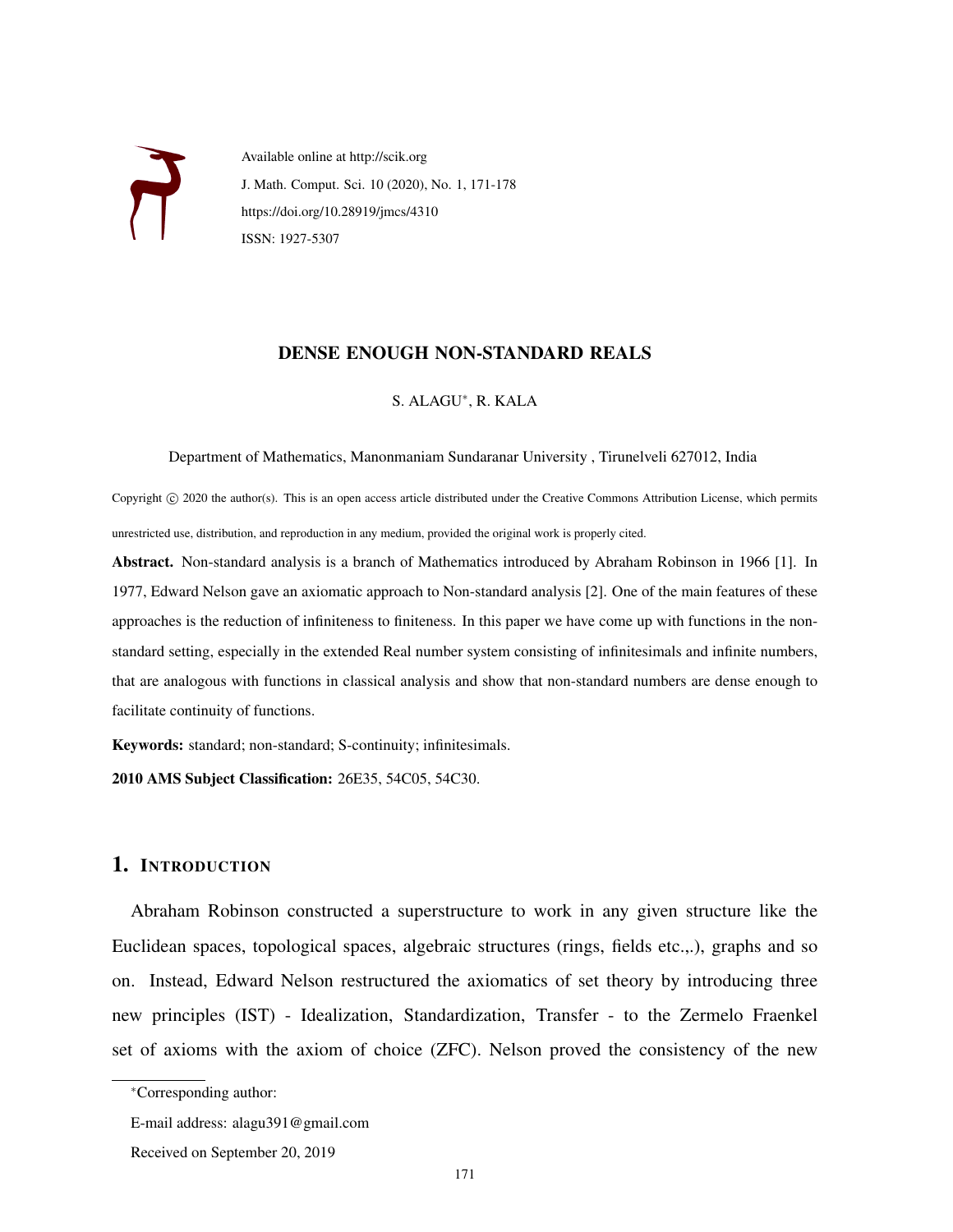system (IST + ZFC)[3]. This allows standard and non-standard elements to work within the sets.

### A New Term 'Standard'

Henceforth whatever we refer to as 'classical' is anything we have come across in Mathematics so far. For instance, sets, cartesian products of sets, relations and functions studied so far, all axioms, mathematical structures and results in classical set theory (ZFC) still hold in our extended analysis - namely Non-standard analysis. Like the binary predicate  $' \in'$ (belongs to) and its governing rules in classical set theory, Nelson introduces a unary predicate 'standard' and gives its governing rules in the form of three axioms (IST). It is not defined by any construction within ZFC, since this new predicate is part of the new theory. This new term is applied to any element, set, relation, function etc.,. that is to any mathematical object[4].

# **Infinitesimals**

The German Mathematician Leibniz treated infinitesimals as ideal numbers which are smaller in absolute value than any ordinary positive real number but obeyed all the usual laws of arithmetic. Leibniz regarded infinitesimals as a useful fiction which facilitated mathematical computation and invention. It was not not until the late 19th sentury that an adequate definition of limit replaced the calculus of infinitesimals and provided a rigorous foundation for Analysis.Following this development, the use of infinitesimals gradually faded or rather used only as an intuitive aid to conceptualization. There the matter stood until Robinson gave a proper platform for the use of infinitesimals. Thus more than just being infinitesimal analysis, the theory developed as Non-standard analysis[5][6].

# 2. PRELIMINARIES

The IST axioms are presented as in [3].

**Idealization axiom:** Let  $R = R(x, y)$  be a classical binary relation. The following two properties are equivalent :

- 1. For every standard and finite set *F* there is an  $x = x_F$  such that  $R(x, y)$  holds for all  $y \in F$ .
- 2. There exists an *x* such that  $R(x, y)$  holds for all standard *y*.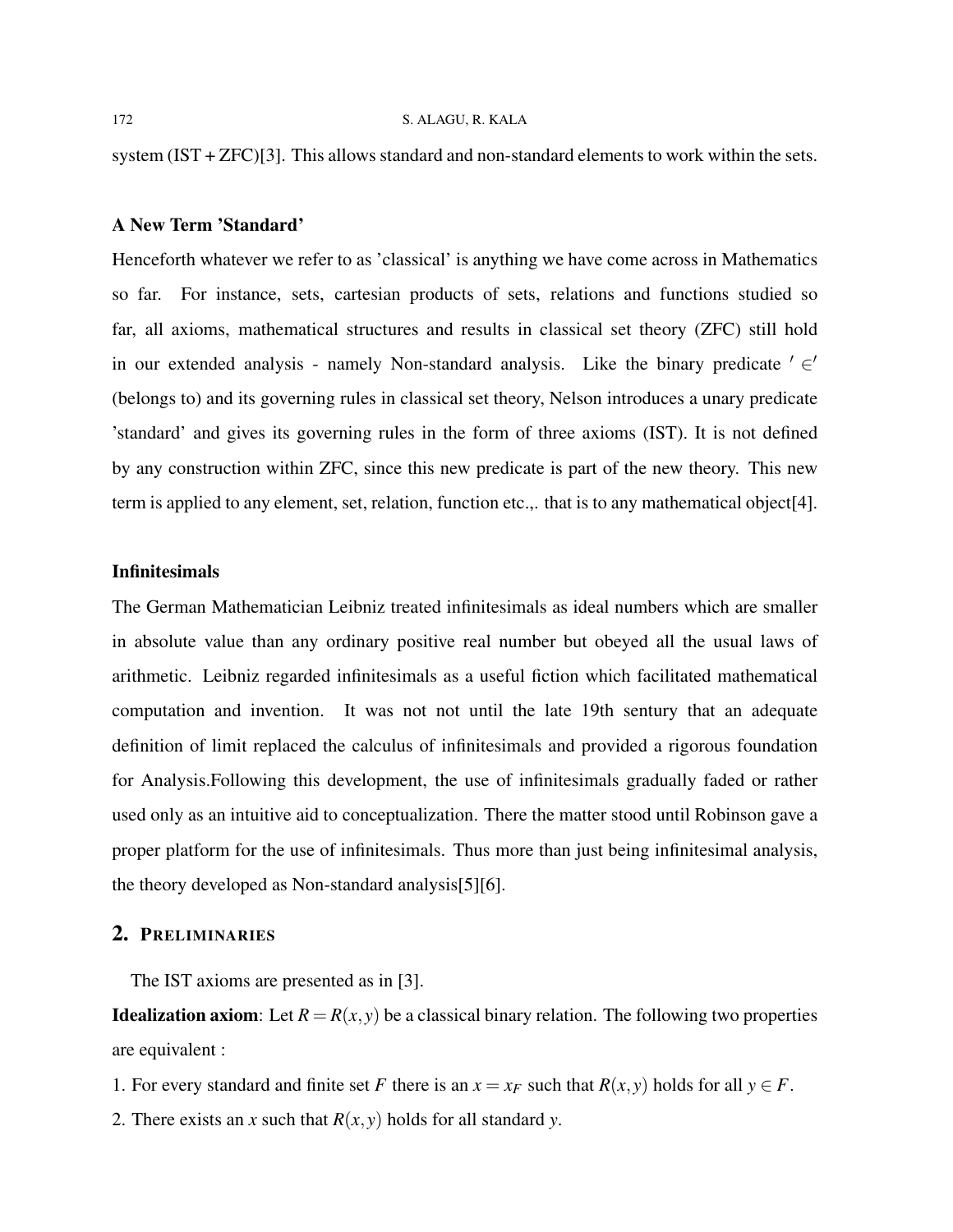An immediate consequence of this axiom is as follows :

Let *X* be any set. There exists a finite subset of *X* containing all standard elements of *X*.

In connection with this, we wish to state that we are lead into 'finiteness' argument in many a situations dealing with the infinite. For instance, for any linear space there exists a finite dimensional subspace containing all standard elements. For a sample we may have a look at a proof of this:

Let *V* be a linear space. Consider 'belongs to' (∈) relation on  $V \times P_{fd}(V)$ , where  $P_{fd}(V)$  is the set of all finite dimensional subspaces of *V*.

For every standard finite subset  $\{x_1, x_2, \ldots, x_n\}$  of *V*, there exists

 $F = \langle x_1, x_2, ... x_n \rangle \in P_{fd}(V)$  such that  $x_i \in F$  for  $i = 1, 2, ... n$ .

By Idealization axiom, there exists  $\tilde{V} \in P_{fd}(V)$  such that  $x \in \tilde{V}$  for all standard *x* in *V*, completing the proof.

Analogous 'finiteness' is true of Banach spaces, Hilbert spaces etc.,. reducing certain questions in the infinite dimensional case to the finite one.

Standardization axiom: Let *E* be a standard set and *P* be any property(classical or not). Then there is a (unique) standard subset  $A = A_P \subseteq E$  having for standard elements precisely the standard elements  $x \in E$  satisfying  $P(x)$ .

Transfer axiom: Let *A*,*B*,....*L* be parameters of a classical formula *F* having standard values. Then  $\forall^s$  *x*,  $F(x,A,B,...L) \Leftrightarrow \forall x, F(x,A,B,...L)$ . Consequently we have the dual statement  $\exists x, F(x, A, B, \ldots L) \Leftrightarrow \exists^{s} x, F(x, A, B, \ldots L).$ 

**Definition 2.1.** A real number x is called finite/limited if there exists a real number  $y \in R$  such *that*  $|x| \leq y$ .

**Definition 2.2.** *We say*  $x \in R$  *is an infinitesimal if for every standard y* > 0*,*  $|x| < y$ *.*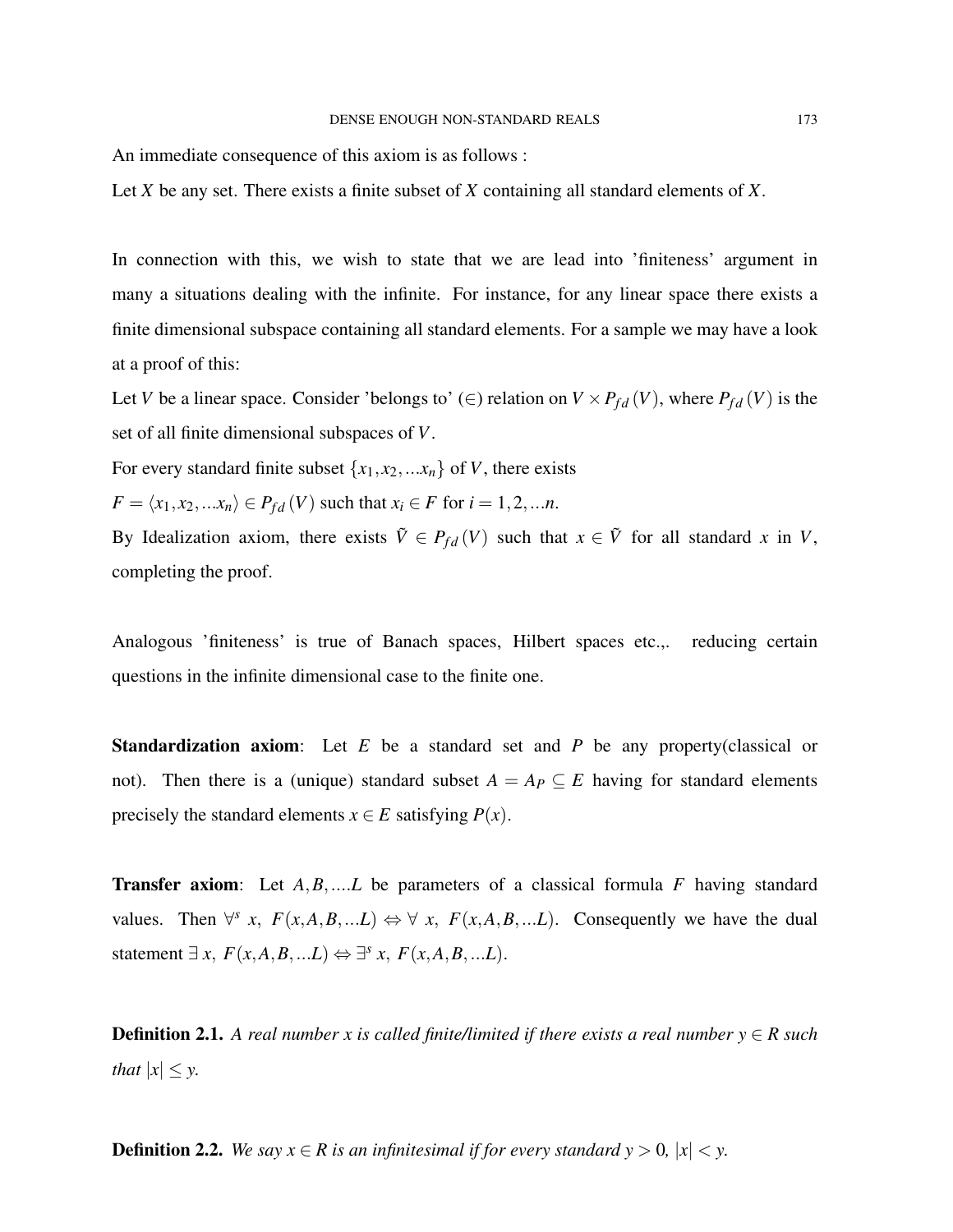Definition 2.3. *Two reals x and y are said to be infinitely near/close if x*−*y is an infinitesimal and we write it as*  $x \approx y$ *. In other words,*  $x - y \approx 0$ *.* 

**Definition 2.4.** A real number x is called infinite/illimited if  $|x| > y$  for every positive real y.

The following result will be needed in the sequel.

**Result:** Given any finite  $x \in R$ , there exists a standard real number y and an infinitesimal  $\varepsilon$  such that  $x = y + \varepsilon$ .

**Definition 2.5.** A map  $f : E \to F$  is standard when the sets E,F and the graph  $Gr(f)$  are *standard sets.*

**Definition 2.6.** A function  $f : R \to R$  is said to be S-continuous at  $x \in R$  if  $y \in R$  and  $y \simeq x \Rightarrow$  $f(y) \simeq f(x)$ . A function is S-continuous if it is S-continuous at all points in the domain.

### 3. EXAMPLES

Let us look at some examples for a better understanding. All the functions considered in the examples are from *R* to *R* and these examples are available in literature. For instance, see[3].

**Example 3.1.** For  $0 \neq a \in R$ , let  $f : R \to R$  be a function defined by  $f_a(x) = \frac{a}{a^2 + x^2}$ .

Clearly *f* is continuous at all points for all  $a \neq 0$ . Now consider an infinitsimal *a*. Then  $a \simeq 0$ . But  $f_a(a) = \frac{1}{2a}$  and  $f_a(0) = \frac{1}{a}$  are both illimited and hence is  $f_a(0) - f_a(a) = \frac{1}{2a}$ . Therefore  $a \simeq 0$  but  $f_a(a)$  is not infinitely close to  $f_a(0)$ , which proves that *f* is not S-Continuous.

**Example 3.2.** Consider the function  $f(x) = x^n$ . For an illimited *n*,  $n^{\frac{1}{n}} \approx 1$  but  $f(n^{\frac{1}{n}}) = n$  is not infinitely close to  $f(1) = 1$ . Hence f is continuous but not S-continuous, since f fails to be S-continuous at illimited integers.

**Example 3.3.** We know 
$$
sgn(x) = \begin{cases} 1 & \text{if } x > 0 \\ 0 & \text{if } x = 0 \\ -1 & \text{if } x < 0 \end{cases}
$$

Let the function be  $f_{\varepsilon}(x) = \varepsilon \cdot sgn(x)$ . Clearly  $f_{\varepsilon}$  is discontinuous at origin when  $\varepsilon \neq 0$ .  $| f_{\varepsilon}(y) - f_{\varepsilon}(x) |$  ≤ 2 $\varepsilon$  for all *x*, *y*. If  $\varepsilon$  is an infinitesimal, then  $f_{\varepsilon}$  is S-continuous at all points.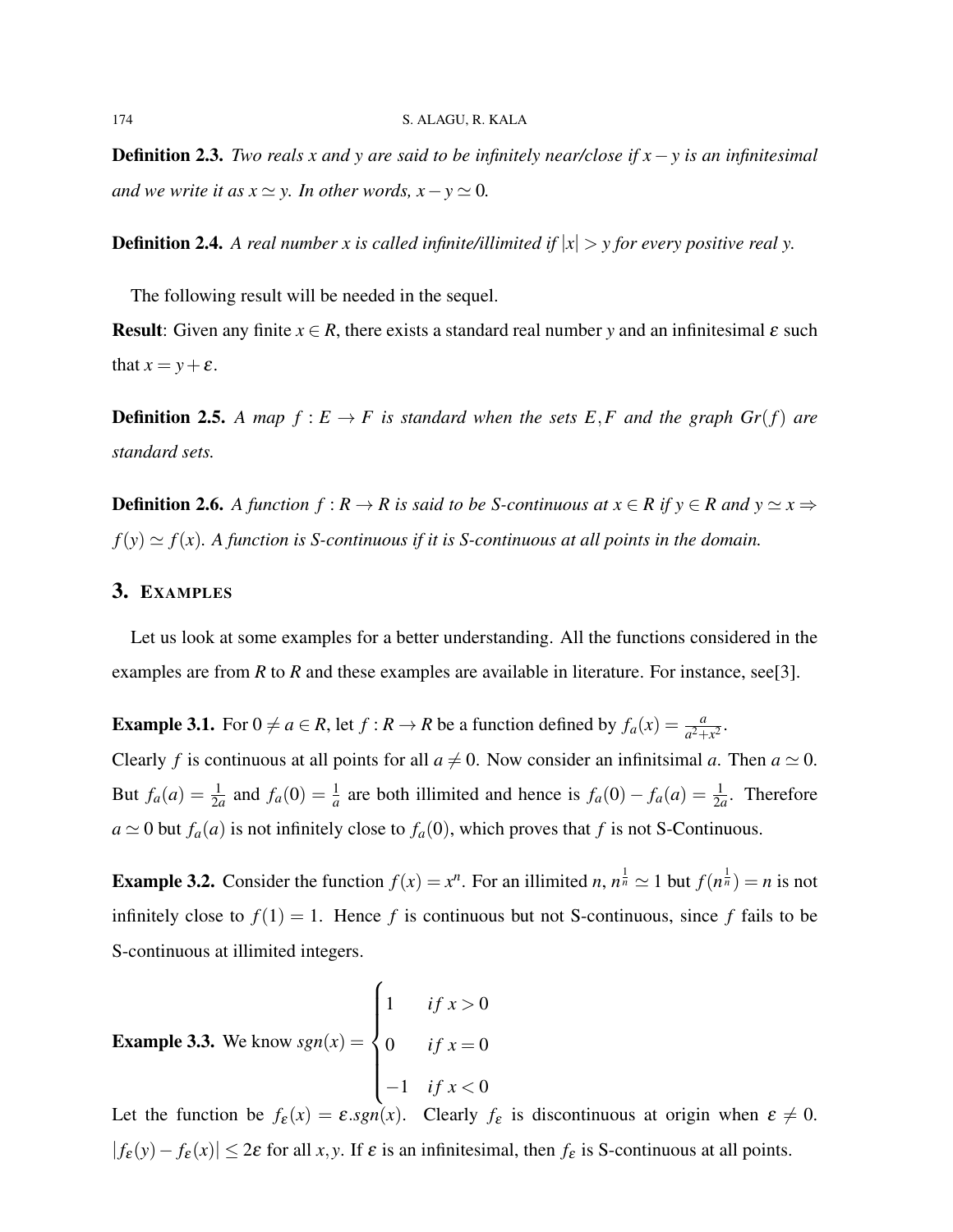**Example 3.4.** For a positive infinitesimal  $\varepsilon$ , the function  $f(x) = \frac{x}{\varepsilon}$  $\left[\frac{x}{\varepsilon}\right]$   $\varepsilon$  is also an example which is S-continuous at all points but not continuous.

# 4. ANALOGOUS FUNCTIONS

In classical analysis, there exists a function *f* on *R* given by

$$
f(x) = \begin{cases} 0 & if x is irrational \\ 1 & if x is rational \end{cases}
$$

which is discontinuous everywhere. Now in the non standard setting we are able to construct an analogous function *f* on *R* satisfying

$$
f(x) = \begin{cases} 0 & if x is standard irrational \\ 1 & if x is standard rational \end{cases}
$$

which happens to be continuous everywhere. This may seem to be a paradox(but not actually!), since the explicit rationals and irrationals we know are the same in both the cases. In layman's language, one can say that the later function becomes continuous because of the microscopic gaps filled thanks to the non standard reals. For the sake of completion we give the construction of the later function.

Construction : Let *F* be a finite subset of *R* containing all standard reals. Let  $F = \{x_1, x_2, \ldots, x_m, y_1, y_2, \ldots, y_n\}$  where  $x_i$ s are rationals and  $y_j$ s are irrationals.

Consider 
$$
f(x) = \frac{(x-x_2)(x-x_3)...(x-x_m)(x-y_1)(x-y_2)...(x-y_n)}{(x_1-x_2)(x_1-x_3)...(x_1-x_m)(x_1-y_1)(x_1-y_2)...(x_1-y_n)} + \frac{(x-x_1)(x-x_3)...(x-x_m)(x-y_1)(x-y_2)...(x-y_n)}{(x_2-x_1)(x_2-x_3)...(x_2-x_m)(x_2-y_1)(x_2-y_2)...(x_2-y_n)} + \dots + \dots + \frac{(x-x_1)(x-x_2)...(x-x_m-1)(x-y_1)(x-y_2)...(x-y_n)}{(x_m-x_2)(x_m-x_3)...(x_m-x_m-1)(x_m-y_1)(x_m-y_2)...(x_m-y_n)}.
$$

*f* is a continuous function since it is a polynomial. Also *f* takes the value 0 at standard irrationals and the value 1 at standard rationals.

.

Similarly, in classical mathematics we have the famous Thomae's function  $f:(0,1) \rightarrow R$ given by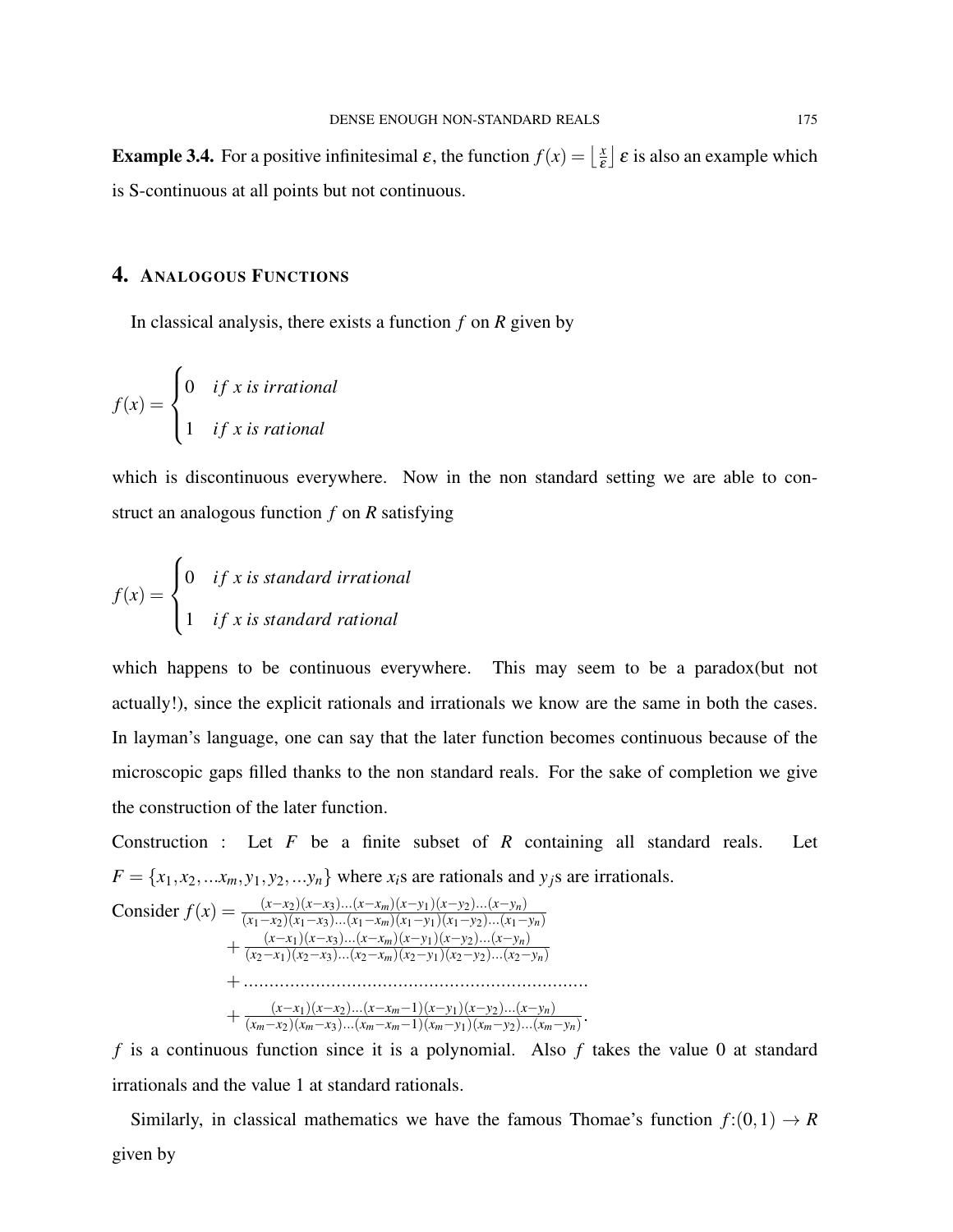$$
f(x) = \begin{cases} 0 & \text{if } x \text{ is irrational} \\ \frac{1}{q} & \text{if } x = \frac{p}{q}, \text{ a rational in its lowest form} \end{cases}
$$

which is discontinuous at all rationals and continuous at all irrationals. We now procced in the direction of finding an analogous function (as above) in the extended system. Like the major division in the usual real line R comes with rationals and irrationals, the major division in the non standard setting comes with standard and non standard real numbers. We now find a function, like Thomae's, whose values depend on whether the real number is standard or non standard. However the function is continuous everywhere, unlike Thomae's. Infact we have something more.

The function 
$$
f:(0,1) \to R
$$
 defined by  
\n
$$
f(x) = \begin{cases} 0 & \text{if } x \text{ is standard} \\ \varepsilon & \text{if } x = y + \varepsilon \text{ with } y \text{ standard; } \varepsilon \text{ an infinitesimal} \end{cases}
$$

is both S-Continuous and uniformly continuous.

### *Proof.*

We note that there are no infinite numbers in our domain and hence every non standard number in(0,1) is either an infinitesimal or of the form  $y + \varepsilon$ , where *y* is a standard real in (0,1) and  $\varepsilon$  is an infinitesimal.

#### First we prove S-Continuity of the given function.

Let  $x_0$  be standard. Then  $f(x_0) = 0$ . Let  $x \approx x_0$ . Now  $f(x) = 0$  or  $\varepsilon$  depending on whether *x* is standard or non standard  $(x = y + \varepsilon)$  respectively. If *x* is standard,  $f(x) = 0 = f(x_0)$ . If *x* is non standard,  $f(x) = \varepsilon \approx 0 = f(x_0)$ . In either case,  $f(x) \approx f(x_0)$ .

Let  $x_0$  be a non standard number given by  $x_0 = y_0 + \varepsilon_0$ . Then  $f(x_0) = \varepsilon_0$ . Let  $x \simeq x_0$ . Now  $f(x) = 0$  or  $\varepsilon$  depending on whether *x* is standard or non standard  $(x = y + \varepsilon)$  respectively. If *x* is standard,  $f(x) = 0 \approx \varepsilon_0 = f(x_0)$ . If *x* is non standard  $f(x) = \varepsilon \approx \varepsilon_0 = f(x_0)$ . In either case,  $f(x) \simeq f(x_0)$ .

Therefore *f* is S-Continuous.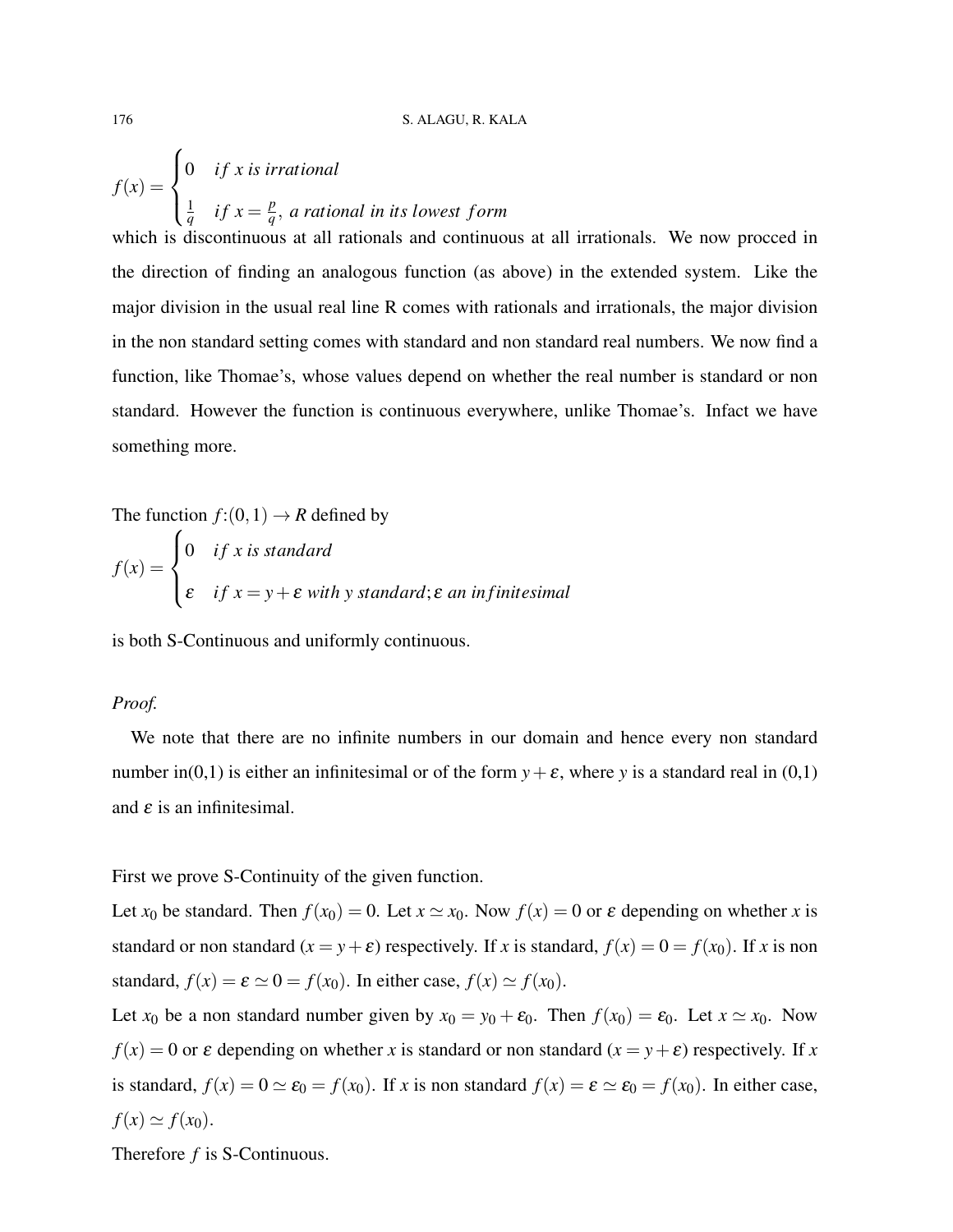Now we prove Uniform Continuity of *f* .

Let  $\epsilon > 0$  be given.

Let  $x_0$  be standard. Note that  $f(x_0) = 0$ . Take  $\delta = \varepsilon$ .

 $x \in (x_0 - \varepsilon, x_0 + \varepsilon) \Rightarrow f(x) \in (-\varepsilon, \varepsilon)$ , since  $f(x) = 0$  or  $\varepsilon'$  depending on whether *x* is standard or non standard  $(x = y + \varepsilon')$  respectively with  $|\varepsilon'| < \varepsilon$ . Therefore  $|f(x) - f(x_0)| \le |\varepsilon'| < \varepsilon$ .

Let  $x_0$  be non standard given by  $x_0 = y_0 + \varepsilon_0$  where  $y_0$  is standard and  $\varepsilon_0$  is an infinitesimal. Take  $\delta = \varepsilon$ . For standard *x*,  $f(x) = 0$ . Hence  $|f(x) - f(x_0)| = |\varepsilon_0| < \varepsilon$ , by definition of an infinitesimal. For non standard *x*, we have  $x = y_0 + \varepsilon'$  where  $\varepsilon'$  is an infinitesimal.

 $|f(x) - f(x_0)| = |\varepsilon' - \varepsilon_0| < \varepsilon$ , since  $\varepsilon', \varepsilon_0$  are both infinitesimals.

Thus  $f$  is uniformly continuous.  $\Box$ 

## Remarks:

1. The natural way of defining *f* in the above proof is  $f(x) = \varepsilon$ , where  $x = y + \varepsilon$  with *x* standard and  $\varepsilon$  an infinitesimal. However we preferred to write it in a superfluous manner to keep in analogy with the Thomae function.

2. Rationals are not close enough to patch up discontinuity in Thomae's function, whereas the above example shows that the nonstandard numbers in the extended setting are closely packed to warrant continuity.

### ACKNOWLEDGEMENTS

The first author thanks Department of Science and Technology (DST), India, for its financial support through INSPIRE fellowship.

# CONFLICT OF INTERESTS

The author(s) declare that there is no conflict of interests.

#### **REFERENCES**

- [1] Abraham Robinson, Nonstandard Analysis, North Holland Publishing Company, 1966
- [2] A E Hurd and P A Loeb, An Introduction to Nonstandard Real Analysis, Academic Press, 1985.
- [3] Alain Robert, *NonStandard Analysis*, John Wiley and Sons, 1985.